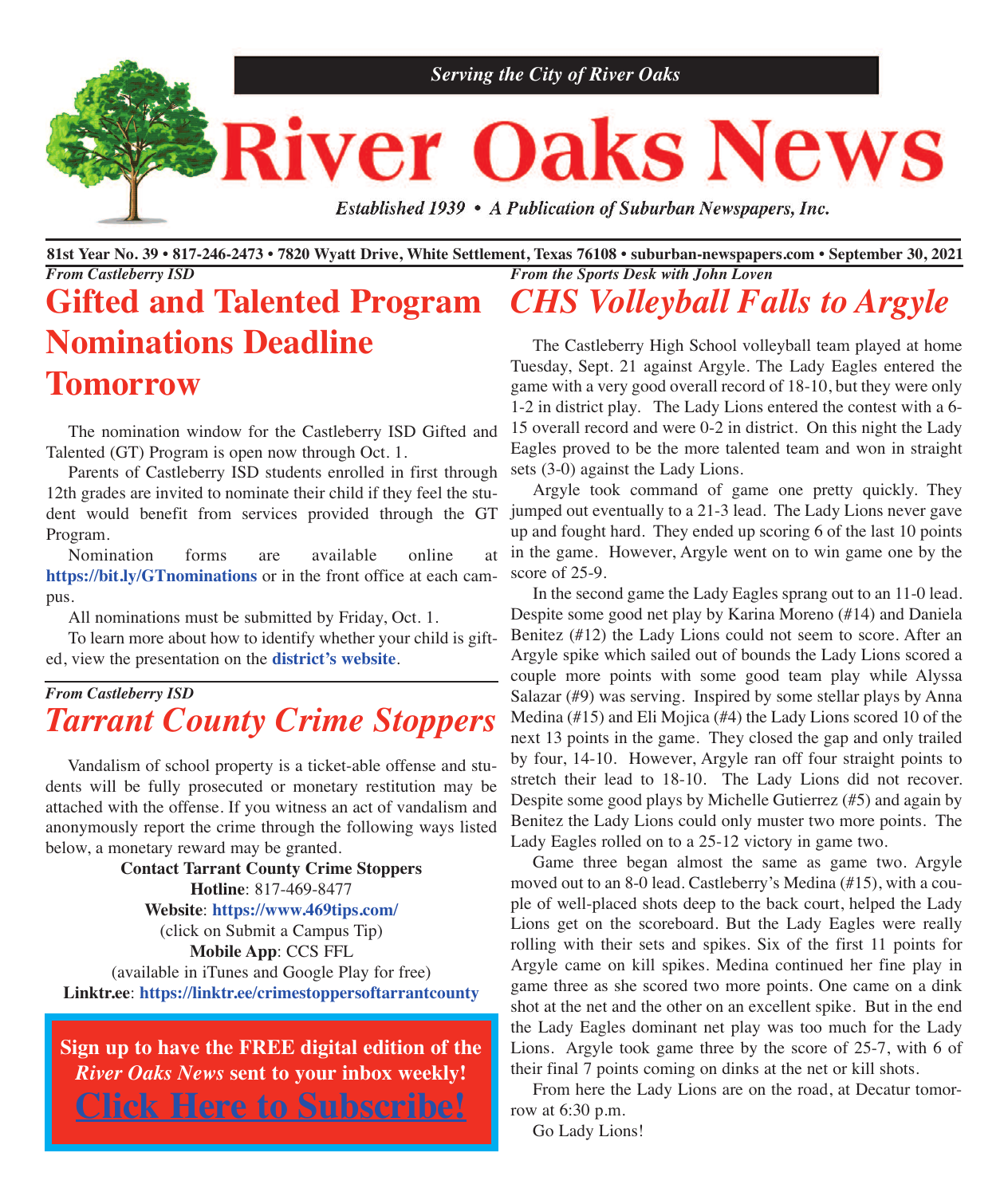# **CLASSIFIEDS**

### **PRECISIONAIRE & HEAT air condition ing/ heating**

"Licensed and insured for your protection" Warranty on all parts and labor • Up-front pricing. No overtime charges. Senior & Military discounts. 100% Financing available. W.A.C. • All credit cards accepted. **Call 817-563**cards accepted. **Call 817-563- COOL(2665)** TACLB26642

### **CONCRETE**

| <b>LEON'S</b><br><b>CONCRETE SERVICES</b><br>Commercial, Residential, Sidewalks<br>Slabs, Patios, Driveways, Steps<br>Retaining Walls Brushed<br>817-371-8597<br>Licensed and Insured<br>leon@leonstreeservice.biz | <b>Advertise in our</b><br><b>CLASSIFIEDS!</b><br><b>Sell your stuff!</b><br><b>Find a</b><br>Handyman! |  |  |  |  |
|--------------------------------------------------------------------------------------------------------------------------------------------------------------------------------------------------------------------|---------------------------------------------------------------------------------------------------------|--|--|--|--|
| <b>DRAIN CLEANING</b>                                                                                                                                                                                              |                                                                                                         |  |  |  |  |
| <b>Rill Blankenshin Contracting Inc</b>                                                                                                                                                                            |                                                                                                         |  |  |  |  |

**Bill Blankenship Contracting Inc.** *YOUR ONE STOP CONTRACTOR* Residential/Commercial lic.# M8479 A+BBB Rated contractingblankenship@outlook.com **817-831-4000**

### **electric services**

**CALL MORTON ELECTRIC** For All of Your Electrical Needs & Wants! No Job is too Small! Located in White Settlement & will serve the surrounding areas. Fair Prices! TECL 25541 John Morton **817-771-6356**

### **employment**

**Needed Handyman** 1 Day a week in Retired Cash pd. \$15.00 hr. **817-731-7040** 

### **home improvements**

**CARR'S REMODELING** Doors, windows, trim, carpentry, decks, fences. Int./Ext. painting, textures. Kitchens, bathrooms, room additions & carports. 30 yrs. Exp. Insured.**817-995- 6968**

**Bill Blankenship Contracting Inc.** *YOUR ONE STOP CONTRACTOR* Residential/Commercial lic.# M8479 A+BBB Rated contractingblankenship@outlook.com **817-831-4000**

# **FBc Benbrook youth alumni 50th anniversary Brunch oct. 2**

 The First Baptist Church of Benbrook Youth Alumni will host a 50th Anniversary Brunch on Saturday, Oct. 2 at 11 a.m. in the fellowship hall, located at 1015 McKinley Street in Benbrook.

 For more information, call 817-584- 4190.



**Saturday, Oct. 2 • 5:30-7:30 p.m. Steak Dinner or Pork Chop Dinner** *Meal includes: New York Strip or Pork Chop, Baked Potato, Salad and Dessert*

**Veterans of Foreign Wars (VFW) Post 10429 1000 Stevens Drive • Benbrook, TX US 377 South of I-20, left turn at Dutch Branch Park Lake Access Please join us for** *Burgers & More* Every Friday 5:30 - 7:30 p.m.

*Thank you f o r your sup p o rt!*



**<http://www.wsmuseum.com> FREE ADMISSION - GROUPS WELCOME!**



**Suburban Newspapers, Inc.** *~ Veteran Owned ~*



## **Publishers of the** *Benbrook News, River Oaks News* **and** *White Settlement Bomber News*

Publisher: Boyden Underwood, publisher@suburban-newspapers.com Editor: Emily Moxley, suburbannews@sbcglobal.net Classifieds: Vee Horn, ca.suburbannews@sbcglobal.net

**7820 Wyatt Drive, Fort Worth, TX 76108 817-246-2473**

**<http://www.suburban-newspapers.com>**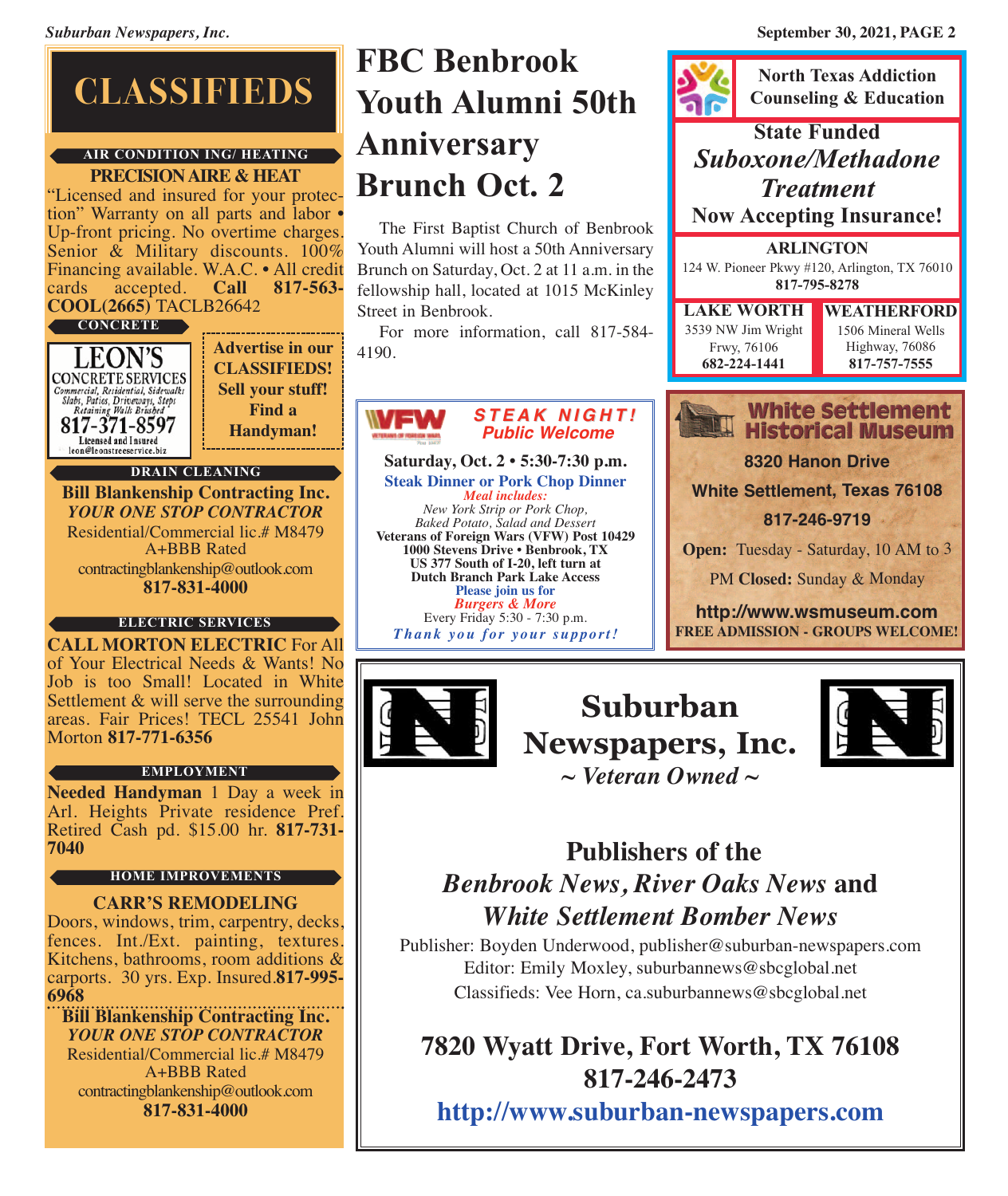# **CLASSIFIEDS**

### **painting services**

### **TURNER PAINTING**

Interior, Exterior, Faux finishing, Tape, Bed, Texturing, Acoustic removal, Drywall repair, Tile work & flooring. Michael **817-406-6644**

**HAYWOOD PAINTING**<br>Interior & Exterior. Remove popcorn, wallpaper, Interior & Exterior. Remove popcorn, wallpaper, tapebed texture & exterior wood repair, Over 30yrs. exp. Ref. Free Est. Call **817-454-6489**

### **plumBing services**

**PLUMBING BY RICHARD** Master Plumber Lic.#M15853.\*Repairs \*Drains Cleared \*Slab Leaks \*Water Heaters Remodels, 45yrs. exp. Cards Accepted **817-907-0472 LONNIE BRAVO**

**PLUMBING** Drain cleaning, slab leaks, electronic locate & repair. Sewer repair, gas test, tankless water heaters, bathroom & kitchen remodeling **817- 715-6747** M3881.

**Bill Blankenship Contracting Inc.** *YOUR ONE STOP CONTRACTOR* Residential/Commercial lic.# M8479 A+BBB Rated contractingblankenship@outlook.com **817-831-4000**

*Shop Local! Patronize these advertisers!*

### **Fencing tree service**

*K and K Fencing LLC.* Privacy, Chain link, Wrought Iron Residential or Commercial. **817-219-0649**

**• Trimming • Hauloffs • Stump Removal** Leon's Tree Service Lic. & Insured **817-371-8597 • Fire Wood**

### *LYNCO FENCE* **Residential • Commercial Chain Link • Wood Fence Repair • Free Estimates** *Bobby Lynn* **(817) 246-5641 Cell: (817) 994-8302**

## *From the City of White Settlement* **Fall Kid Fish Oct. 9**

 Join us for our annual Fall Kid Fish at the Veterans Park fishing pier.

Inistamily friendly event is completely **Meeting Notice**  This family friendly event is completely through 16.

 Bait will be provided but please bring your own fishing poles.

 Call 817-246-5012 for more information.

**4PAWS Pet Adoptions at the Benbrook Shelter 469 Winscott Rd. Fridays & Saturdays: 10am-2pm Sundays: 11am-3pm**

## **Benbrook American Legion Post 297**

**First Friday Fish & Grilled Chicken Burgers & More Following Fridays 6-8pm Made-to-Order Breakfast on Saturdays 8-11am**

**\$7 Donation OPEN TO THE PUBLIC!**

**8201 Old Benbrook Rd. 76126**

**FLU IMMUNIZATION CLINIC** Drive-Thru in our Parking Lot *Redeemer Lutheran Church 4513 Williams Rd. FW 76116* **4 - 6:30 p.m. Wednesday, Oct. 6** Free Vaccinations for children ages 9

through Adult. *(Senior High Dose for 65+ if desired)*



**FRIDAY, OCT. 8**

# *Air Force Plant 4 Virtual Restoration Advisory Board*

 Due to COVID-19, the AFP4 Restoration Advisory Board in-person meeting has been canceled. The presentation discussing current environmental conditions and remedial activities at the plant is available on the Administrative Record website. [https://ar.afcec-cloud.af.mil/Search.aspx.](https://ar.afcec-cloud.af.mil/Search.aspx) Click on "AF Plant 4, TX" and search for AR# 13148. The general public is encouraged to submit questions to the Air Force Project Manager John Wolfe at john.wolfe@us.af.mil.

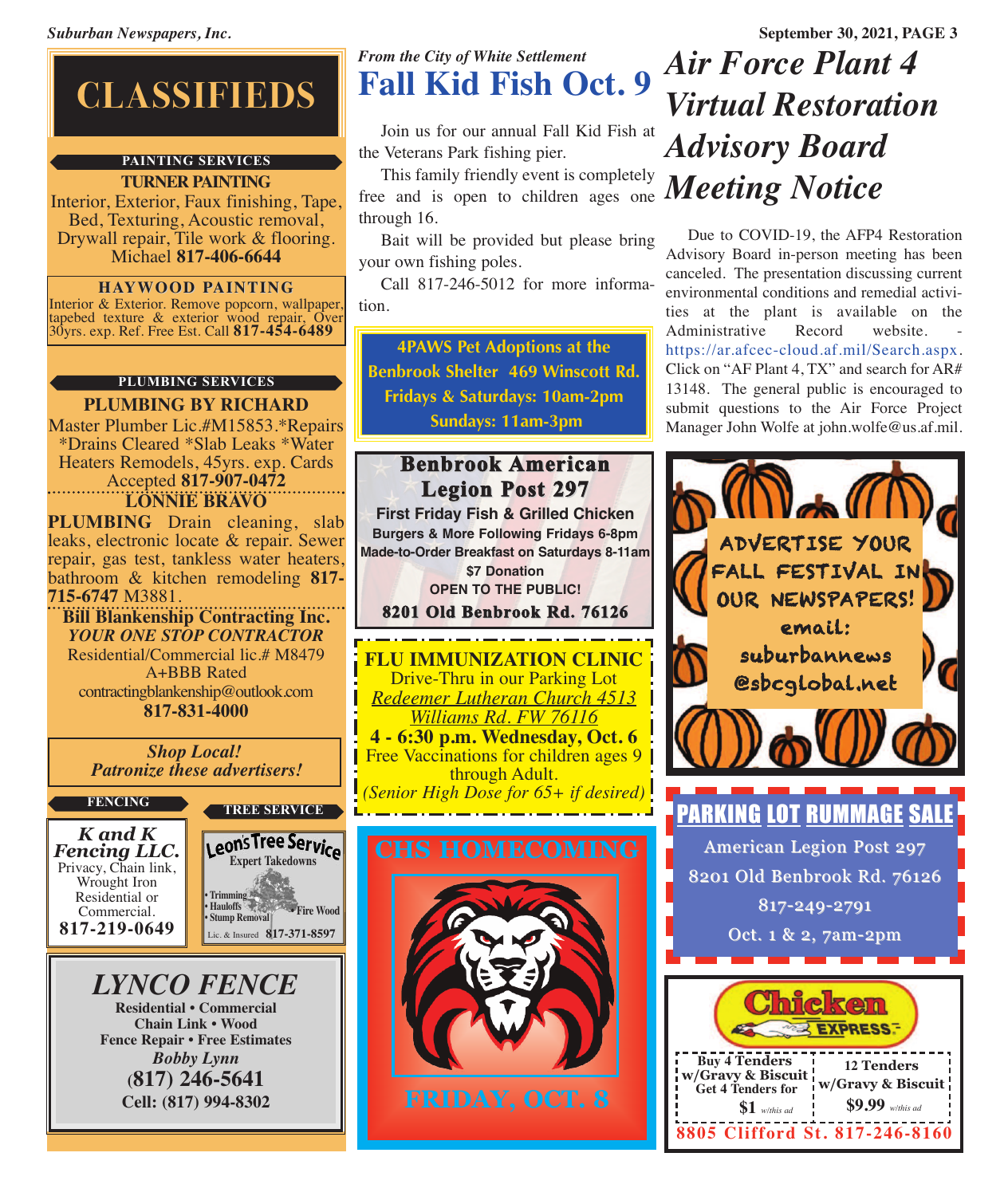# **CLASSIFIEDS**

### **irrigation WorK**

**TIGERT & DAUGHTERS** Irrigation <sup>25</sup> yrs. exp. We do it All! **817-480-8465** lic #4543

### **tile WorK**

**Bill Blankenship Contracting Inc.** *YOUR ONE STOP CONTRACTOR* Residential/Commercial lic.# M8479 A+BBB Rated contractingblankenship@outlook.com **817-831-4000**

## **laWn care services**

**ALEX'S LAWN SERVICE** FREE Est. Trash hauls, cleanup, tree trimming leaf removal & fertilizing. No job too Big/Small Sr. Disc. **817-793-9096. DAN'S MOWING SERVICE** Lawns, vacant lots, right of ways etc. Competitive Rates, Quality work Free estimates Call **817-233-1991** lv. msg. or call 817-333- 9089.



| <b>Get your Ads in today!</b><br><b>Check Out These Great Prices:</b> |         |  |  |  |
|-----------------------------------------------------------------------|---------|--|--|--|
| Number of words                                                       | 1 week  |  |  |  |
| $1 - 20$                                                              | \$8.00  |  |  |  |
| $21 - 30$                                                             | \$9.00  |  |  |  |
| $31 - 40$                                                             | \$10.00 |  |  |  |
| 41-50                                                                 | \$11.00 |  |  |  |



# *Texas History Minute* **River Oaks Police Department Crime Report**

### **Friday, Sept. 17**

 Officers were dispatched to a residence in the 4800 block of Red Oak Lane in reference to a 5400 block of Thomas Lane in reference to a vehi-vehicle burglary. Upon arrival, officers spoke with cle theft. Upon arrival, officers spoke with the vic-the victim who advised that sometime over the tim who advised that he had left his vehicle unat-evening someone broke the back window out of tended with the engine running and the doors his pickup truck and took two golf clubs and a unlocked while he went into his residence to use cable television receiver box from inside. The victhe restroom. The victim advised when he returned tim estimated the value of the stolen items at outside, his vehicle was gone. Officers completed around \$800 to replace. Officers completed a theft a vehicle theft report, and the vehicle was entered report and detectives will be working to identify into the FBI's computer database as stolen.

### **Sunday, Sept. 19**

 Officers were dispatched to a business in the 4800 block of River Oaks Blvd in reference to a known female subject at a business in the 2600 theft. Upon arrival, officers spoke with the block of Jacksboro Highway. Officers had knowlemployees who advised that a subject had eaten edge that this known female subject had been several cupcakes and attempted to leave the store given a criminal trespass warning for this business without paying for them. The employees noted in the recent past. This subject was placed under that one employee was assaulted during this alter-arrest for violation of a criminal trespass warning cation with the theft suspect. Officers located this and transported to the River Oaks Police subject a short distance from the store and placed Department where she was booked without incihim under arrest. This subject was transported to dent. the River Oaks jail and booked without incident. **Saturday, Sept. 25**

 Officers were dispatched to a residence in the 300 block of Frontier Street in reference to a fam-4500 block of Almena Road in reference to a posily disturbance. Officers were advised by the sible disturbance. Upon arrival, officers observed caller that a known female subject was in the front a male and female fighting and the female yelling yard of the residence screaming. The caller "get off me." Officers made entry into the resiadvised that there was an active criminal trespass dence and separated the fighting individuals. warning on this subject which prevented her from Officers began fighting with the male subject and being on this property. Upon arrival, officers had to deploy a Taser to safely take the subject located this subject on the property. This subject into custody. Officers determined that the male was placed under arrest for Criminal Trespass and subject was the aggressor and had used his hands transported to the River Oaks Jail where she was to strangle the female subject at one point during booked without incident.

### **Tuesday, Sept. 21**

 Officers from the River Oaks Police Breath/Circulation. This subject was transported Department conducted a traffic stop on a vehicle to the River Oaks Police Department and booked in the 5500 block of River Oaks Blvd after observ-without incident. Officers completed a family vioing the vehicle travelling 90mph in a posted lence packet for additional documentation. 40mph speed zone. The vehicle finally came to a stop in the 6100 block of Westworth Village Blvd. 4500 block of Almena in reference to a burglary. Officers spoke with the driver who appeared dis-Upon arrival, officers spoke with the victim who oriented and stated that some vehicles were chas-advised that he was in the process of renovating ing her. Officers noted that there were two juve-this unoccupied residence. The victim stated that niles in the back seat of the vehicle who were later he has been leaving his tools inside the residence identified as the driver's children. Subsequent at night. The victim stated that he arrived to work investigation revealed that the driver was in pos-on the house and noted that several tools to session of a zip-lock baggie containing what was include a portable table saw, skill saws, tile saw, believed to be methamphetamine. This subject and regular carpentry tools were missing from was subsequently placed under arrest and later inside the residence. Officers completed a burglatransported to the River Oaks Police Department ry report and detectives will be looking to identify where she was booked without incident. The dri-the actor in this case. ver's children were released to a family member. Officers contacted Child Protective Services for additional support for the children.

 Officers were dispatched to a residence in the the actors in this case.

### **Friday, Sept. 24**

Officers were on routine patrol and observed a

 Officers were dispatched to a residence in the the assault. This subject was taken into custody for Assault Family Member/Impeding

Officers were dispatched to a residence in the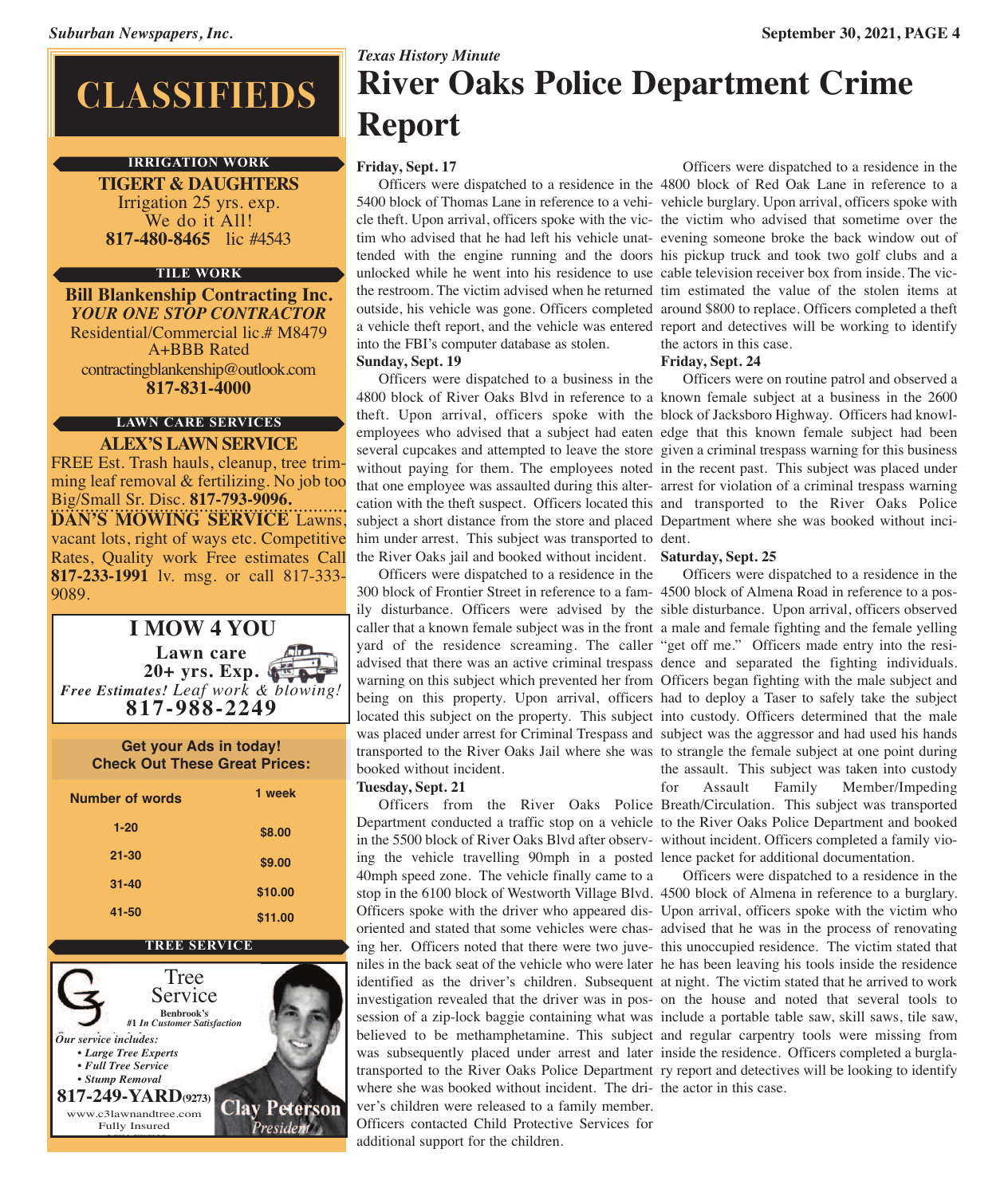

# **Congressman Hatton Sumners** *by Dr. Ken Bridges*

 Texas has produced many powerful to make Dallas a port of entry, easing the political figures in its long history. In the importation of products from abroad. 1930s, Texas had one of the most influential Sumners was an enthusiastic supporter of congressional delegations in the nation, the Federal Reserve Act to reform the including Sen. Morris Sheppard, the Senate nation's banking system. He was instru-Minority Whip, House Speaker John Nance mental in bringing the regional Federal Garner, and other congressmen such as Reserve Bank to Dallas. The move solidifuture House Speaker Sam Rayburn and fied the position of Dallas as a major finan-Wright Patman. Among those figures was cial center in the state. Congressman Hatton Sumners of Dallas, a 34-year veteran of Congress and chairman edged his expertise on constitutional law of the House Judiciary Committee for four-and had him assigned to the House teen years, helping to shape the direction of Judiciary Committee in 1919. He worked the federal judiciary.

 Hatton Sumners was born in 1875 on a ciary, including changes to case loads and farm in Lincoln County, Tennessee, on the retirements. Though he supported a fair and border with Alabama. His father had been a transparent judiciary, he was often hostile to Confederate officer during the Civil War, civil rights legislation, as were many southand his parents also operated a boarding erners at the time. school. When he was 19, the family moved to Texas, settling in Garland, then a tiny Judiciary Committee in 1932. As part of his community of just over 500 residents a few committee work, he served as a House manmiles from Dallas.

 Sumners wanted to pursue higher educa-eral judges in their trials before the Senate. tion and was interested in a law career. He also appeared as an attorney before the However, money was tight; and there were Supreme Court on several occasions to few alternatives at the time. He went to the defend the interests of Congress in several Dallas city attorney, Alfred Wonzencraft, cases. and explained his plight. Impressed by Sumners, Wozencraft hired him to work at Roosevelt prepared to grant independence his law firm, allowing him to study the law to the Philippines, Sumners wrote a constiat night and even sleep in the offices. By tution for the islands. 1897, Sumners passed the bar exam and began his work as an attorney.

 In 1900, he decided to run for Dallas quiet life upon his return to Dallas. He lived County Attorney. Though only having prac-on the campus of Southern Methodist ticed for three years, Sumners won easily University for several years while working and became county attorney at the age of as the Director of Research in Law and 25. He made shutting down gambling in the Government for the Southwestern Legal county a priority, a crusade that he claimed Foundation. led to his defeat in the 1902 primary. He was re-elected in 1904 and convinced the Sumners Foundation to offer scholarships state legislature to push through a bill mak-to aspiring students and grants for ing running a gambling establishment a researchers. He published a book outlining felony. He declined to run for a third term his ideas about government and the imporin 1906 and was named president of the tance of the civic responsibilities of individstate district attorney's association and uals in "*The Private Citizen and His* spent the next few years running his own *Democracy"* in 1959. law firm.

 In 1912, he was elected to Congress. He jumped into his work, quickly passing a bill

 His congressional colleagues acknowlon a number of reforms to the federal judi-

 Sumners became chairman of the House ager in the impeachment cases of three fed-

In 1934, as President Franklin D.

 In 1946, he announced his retirement after 17 terms in Congress. He enjoyed a

In 1949, he established the Hatton

He died quietly in 1962.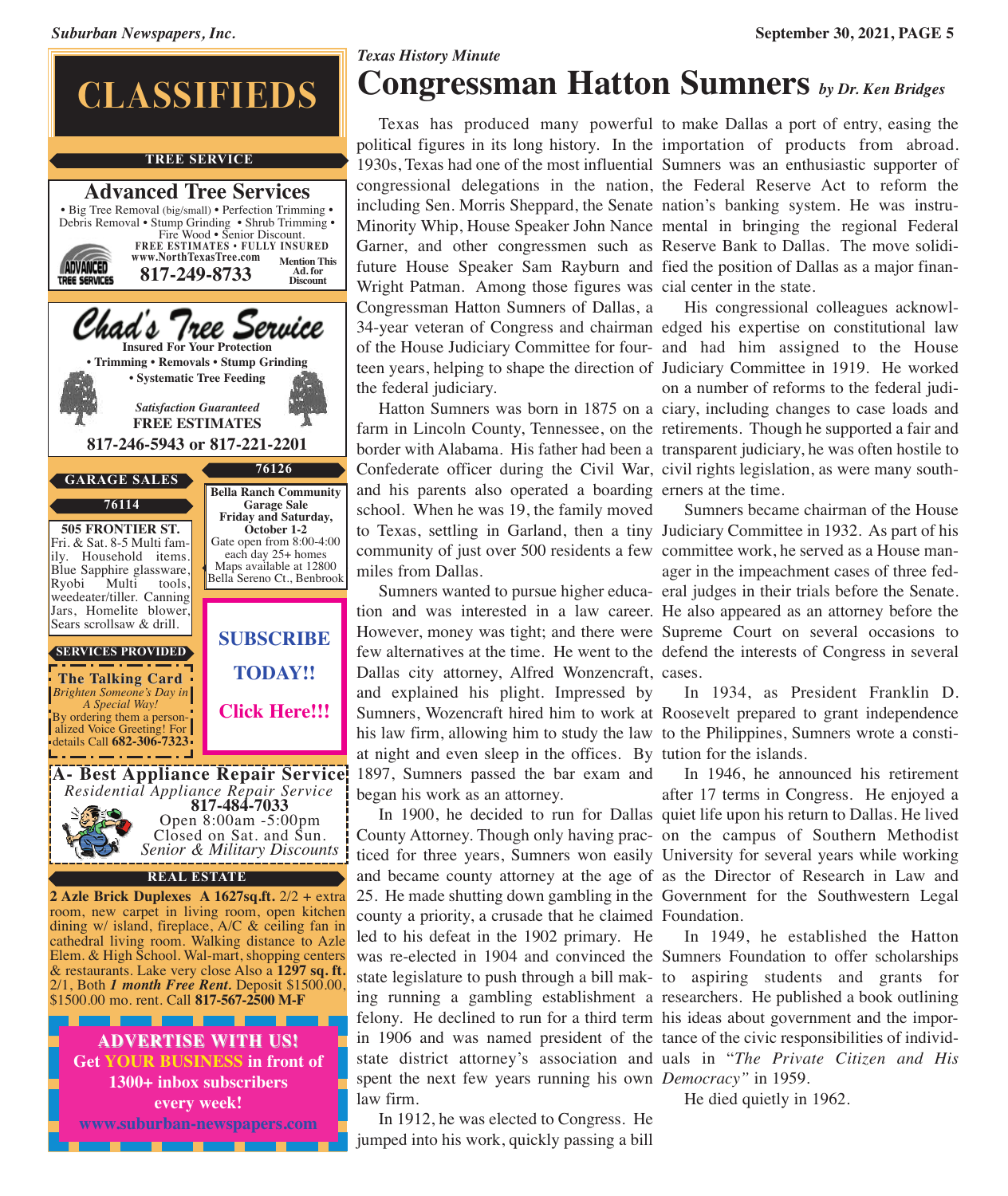### *Suburban Newspapers, Inc.* **September 30, 2021, PAGE 6** *From Castleberry ISD Castleberry Homecoming*

 Castleberry ISD will host the annual homecoming festivities **Friday Afternoon Pep Rally** the week of Oct. 4. The district encourages current students, families, alumni and community members to participate in this year's all students and community members to attend. Organizers of the "Once Upon a Homecoming" event.

### **Register to Join the Tradition**

 Community members are invited to join the Castleberry tradi-cheerleader or other alumni interested in participating in the pep tion and participate in the homecoming parade on Thursday, Oct. rally routine, **[submit](https://docs.google.com/forms/d/e/1FAIpQLSfdh1PALT4C0xuNYWX7Dk70rV3tg6ly_N2sT85z3cA8EfQ5Vg/viewform) this form** and varsity cheer coach Abigail 7. To register your organization for the parade, **fill in the [Google](https://forms.gle/oXJ49BbpJ4VPksNg7)** Armenta and Student Council Sponsor Heather Lamb will contact **[form](https://forms.gle/oXJ49BbpJ4VPksNg7)**.

 Registration for this year's parade is due by Friday, Sept. 24. **Thursday, Oct. 7** Community floats including local Police and Firefighters, area business owners, church organizations, student clubs/athletes, marching band, homecoming court, and much more are all **Friday, Oct. 8** encouraged to participate in this long-standing tradition.

 On Friday afternoon a homecoming pep rally will be held for event are looking for former CHS cheerleaders to participate in a "throwback" routine. If you are a former Castleberry High School you about participating.

Homecoming Parade at 6 p.m.

Community Pep Rally and Burning of the Letters at 7 p.m.

 Castleberry High School vs. Dunbar High School varsity football game at 7:30 p.m. at W.O. Barnes Stadium

|                                                                                                                                                     | $\Box$ Monday/Thursday<br>$\Box$ Tuesday/Friday                                                             |                                                                                                    |                                                                                                             |                                                                                                                                                               |                                                                                                                                                                                                                                  |
|-----------------------------------------------------------------------------------------------------------------------------------------------------|-------------------------------------------------------------------------------------------------------------|----------------------------------------------------------------------------------------------------|-------------------------------------------------------------------------------------------------------------|---------------------------------------------------------------------------------------------------------------------------------------------------------------|----------------------------------------------------------------------------------------------------------------------------------------------------------------------------------------------------------------------------------|
|                                                                                                                                                     | <b>WHEN</b>                                                                                                 | <b>HOW</b>                                                                                         | <b>AMOUNT/SIZE</b>                                                                                          | <b>DETAILS</b>                                                                                                                                                | <b>NO</b>                                                                                                                                                                                                                        |
| <b>YARD</b><br>(household waste)                                                                                                                    | • TWICE A WEEK ON<br>PICKUP DAY; SET<br>OUT BEFORE 7a.m.<br>THE DAY OF OR<br>6p.m. THE DAY<br><b>BEFORE</b> | • IN WHITE, BLACK,<br>OR CLEAR PLASTIC<br><b>BAGS OR BOXES</b>                                     | • NO MORE THAN 55<br>POUNDS IN WEIGHT                                                                       | • PLACE ON PROPERTY SIDE NEXT<br>TO STREET CURB OR STREET<br>RIGHT-OF-WAY, NOT IN THE<br><b>STREET</b>                                                        | • NO TRASH CANS<br>• NO BLUE BAGS<br>• NO CHEMICALS<br>• NO CONSTRUCTION MATERIALS<br>• NO TIRES                                                                                                                                 |
| <b>BULK ITEMS</b><br>(brush & items too<br>heavy/bulky)                                                                                             | ONCE A WEEK ON<br>WEDNESDAYS; SET<br>OUT BEFORE 7a.m.                                                       | • PLACE OUT AT<br><b>CURB IN TRASH</b><br>BAGS, LEAVES/CLIPP<br>INGS, PARALLEL<br><b>WITH ROAD</b> | • CANNOT BE<br>EXCEEDING $4$ ft X $4$ ft X<br>12ft (IF EXCEEDS SIZE,<br>ADDITIONAL CHARGE<br>WILL BE ADDED) | • ONLY ONE PILE PER ADDRESS<br>• PLACE AT CURB IN PLASTIC BAGS<br>AND PARALLEL WITH ROAD<br><b>BUNDLE/STACK NEATLY</b><br>• MIN. 8" OF DIAMETER<br>(BRANCHES) | • NO TRASH CANS<br>• NO BLUE BAGS<br>• NO CHEMICALS<br>• NO CONSTRUCTION MATERIALS<br>• NO TIRES<br>• NO ELECTRONICS<br>• NO APPLIANCES                                                                                          |
| <b>RECYCLING</b><br>You can sign up by visiting<br>www.recyclops.com/riveroaks<br>\$30 sign up fee<br>\$10/ month -or- \$110/year<br>(1 month free) | • TWICE A MONTH;<br><b>EVERY OTHER</b><br>TUESDAY; SET OUT<br>BEFORE 7a.m.                                  | • IN YELLOW OR<br><b>TEAL BAGS</b><br>PROVIDED BY<br><b>RECYCLOPS</b>                              | • BAGS CANNOT BE<br>MORE THAN 50<br>POUNDS IN WEIGHT                                                        | • PLACE AT CURB, NOT IN STREET<br>• FLATTEN OUT ANY CARDBOARD<br><b>BOXES</b><br>RINSE OUT ANY BOTTLES<br><b>EMPTY CANS/CONTAINERS</b>                        | • NO STYROFOAM<br>$\cdot$ NO MOTOR OIL<br>• NO INSECTICIDES<br>• NO PLASTIC BAGS<br>• NO HAZARDOUS MATERIAL<br>NO ELECTRONICS<br>NO PLASTIC SHEETS<br>• NO TARPS/WRAPS                                                           |
| <b>HAZARDOUS</b><br><b>MATERIALS</b><br><b>CHEMICALS</b>                                                                                            | <b>CRUD MOBILE</b><br>(SPRING CLEAN-UP)                                                                     | • CITY HALL ON SET<br>DATE, WITH THE<br><b>MOST CURRENT</b><br>BILL; PROOF OF<br><b>RESIDENCY</b>  | <b>LIMITED TO YOUR</b><br>$\bullet$<br>HOUSEHOLD                                                            | • HAVE A VALID STATE DRIVER<br>LICENSE AND MOST RECENT<br><b>WATER BILL</b>                                                                                   | • NO AMMUNITION/EXPLOSIVES<br>• NO APPLIANCES/ELECTRONICS<br>• NO BUILDING MATERIAL<br>• NO BULK TRASH/YARD WASTE<br>• NO BUTANE<br>• NO PROPANE CYLINDERS<br>• NO MEDICAL WASTE<br>• NO TIRES<br>• NO ASBESTOS/PCB'S/RADIOACTIV |